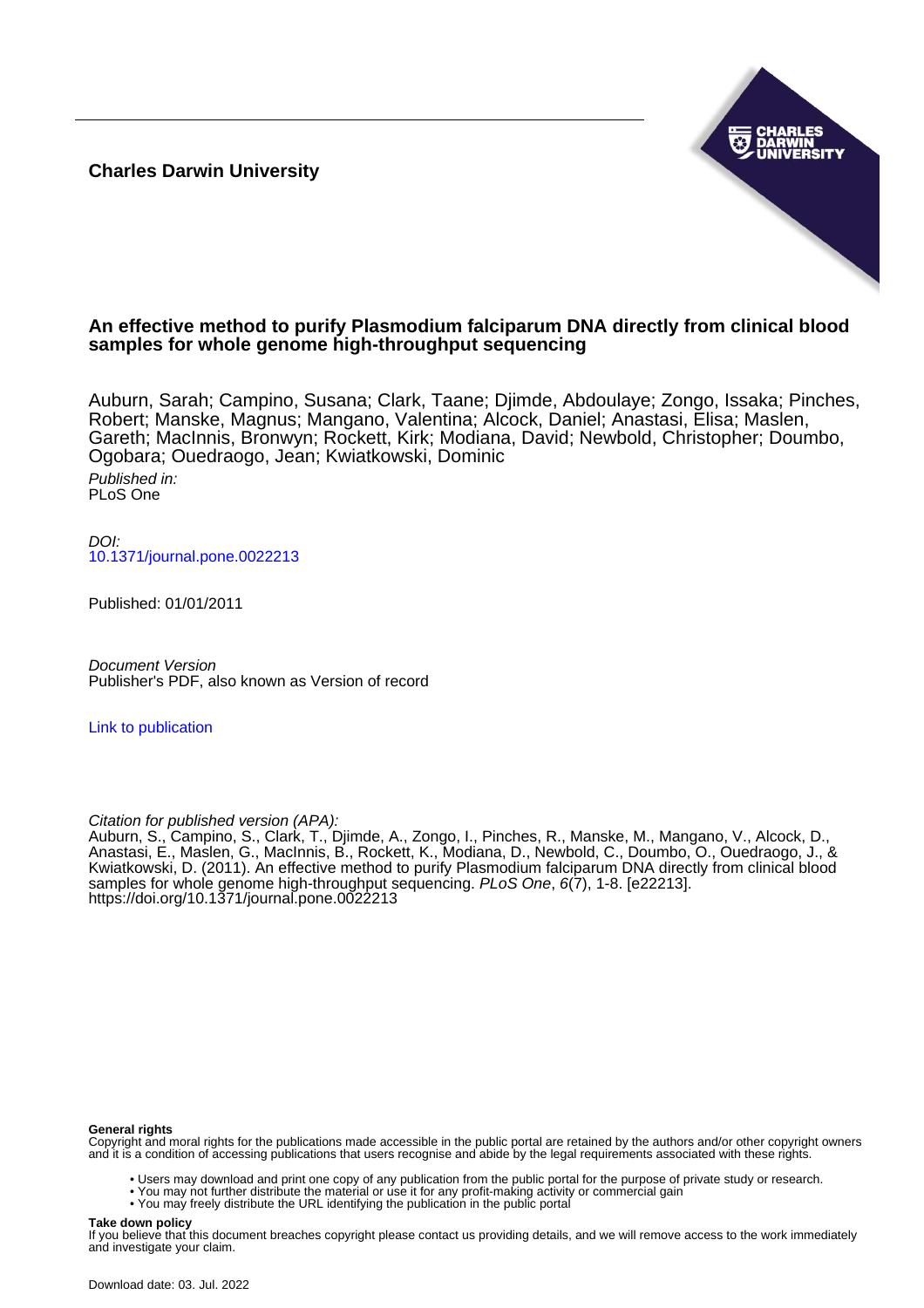# An Effective Method to Purify Plasmodium falciparum DNA Directly from Clinical Blood Samples for Whole Genome High-Throughput Sequencing

Sarah Auburn<sup>1,2</sup>\*<sup>9</sup>, Susana Campino<sup>19</sup>, Taane G. Clark<sup>1,3</sup>, Abdoulaye A. Djimde<sup>4</sup>, Issaka Zongo<sup>5</sup>, Robert Pinches<sup>6</sup>, Magnus Manske<sup>1</sup>, Valentina Mangano<sup>7</sup>, Daniel Alcock<sup>1</sup>, Elisa Anastasi<sup>1</sup>, Gareth Maslen<sup>1</sup>, Bronwyn MacInnis<sup>1</sup>, Kirk Rockett<sup>1,8</sup>, David Modiano<sup>7</sup>, Christopher I. Newbold<sup>1,6</sup>, Ogobara K. Doumbo<sup>4</sup>, Jean Bosco Ouédraogo<sup>5</sup>, Dominic P. Kwiatkowski<sup>1,8</sup>

1 Wellcome Trust Sanger Institute, Wellcome Trust Genome Campus, Hinxton, United Kingdom, 2 Global Health Division, Menzies School of Health Research, Charles Darwin University, Darwin, Australia, 3 London School of Hygiene and Tropical Medicine, London, United Kingdom, 4 Malaria Research and Training Centre, Faculty of Medicine, University of Bamako, Bamako, Mali, 5 Institut de Recherche en Sciences de la Santé, Direction Régionale de l'Ouést, Bobo-Dioulasso, Burkina Faso, 6 The Weatherall Institute of Molecular Medicine, University of Oxford, Oxford, United Kingdom, 7 Section of Parasitology, Department of Public Health Sciences, University of Rome La Sapienza, Rome, Italy, 8 Wellcome Trust Centre for Human Genetics, University of Oxford, Oxford, United Kingdom

## Abstract

Highly parallel sequencing technologies permit cost-effective whole genome sequencing of hundreds of Plasmodium parasites. The ability to sequence clinical Plasmodium samples, extracted directly from patient blood without a culture step, presents a unique opportunity to sample the diversity of ''natural'' parasite populations in high resolution clinical and epidemiological studies. A major challenge to sequencing clinical Plasmodium samples is the abundance of human DNA, which may substantially reduce the yield of Plasmodium sequence. We tested a range of human white blood cell (WBC) depletion methods on P. falciparum-infected patient samples in search of a method displaying an optimal balance of WBCremoval efficacy, cost, simplicity, and applicability to low resource settings. In the first of a two-part study, combinations of three different WBC depletion methods were tested on 43 patient blood samples in Mali. A two-step combination of Lymphoprep plus Plasmodipur best fitted our requirements, although moderate variability was observed in human DNA quantity. This approach was further assessed in a larger sample of 76 patients from Burkina Faso. WBC-removal efficacy remained high (<30% human DNA in >70% samples) and lower variation was observed in human DNA quantities. In order to assess the Plasmodium sequence yield at different human DNA proportions, 59 samples with up to 60% human DNA contamination were sequenced on the Illumina Genome Analyzer platform. An average  $\sim$ 40-fold coverage of the genome was observed per lane for samples with  $\leq$ 30% human DNA. Even in low resource settings, using a simple two-step combination of Lymphoprep plus Plasmodipur, over 70% of clinical sample preparations should exhibit sufficiently low human DNA quantities to enable  $~40$ -fold sequence coverage of the P. falciparum genome using a single lane on the Illumina Genome Analyzer platform. This approach should greatly facilitate large-scale clinical and epidemiologic studies of P. falciparum.

Citation: Auburn S, Campino S, Clark TG, Djimde AA, Zongo I, et al. (2011) An Effective Method to Purify Plasmodium falciparum DNA Directly from Clinical Blood Samples for Whole Genome High-Throughput Sequencing. PLoS ONE 6(7): e22213. doi:10.1371/journal.pone.0022213

Editor: George Dimopoulos, Johns Hopkins University, United States of America

Received December 1, 2010; Accepted June 21, 2011; Published July 18, 2011

Copyright: © 2011 Auburn et al. This is an open-access article distributed under the terms of the Creative Commons Attribution License, which permits unrestricted use, distribution, and reproduction in any medium, provided the original author and source are credited.

Funding: The genetic component of this research was funded by the Wellcome Trust, the Bill and Melinda Gates Foundation, and the Medical Research Council. SA, SC, TGC, MM, DA, GM, BM, KK and DPK were funded by the Wellcome Trust, the Bill and Melinda Gates Foundation, and the Medical Research Council. AAD is supported by a European and Developing Countries Clinical Trial Partnership Senior Fellowship (grant 2004.2.C.f1) and a Howard Hughes Medical Institution International Scholarship (grant 55005502). The funders had no role in study design, data collection and analysis, decision to publish, or preparation of the manuscript.

Competing Interests: The authors have declared that no competing interests exist.

\* E-mail: sa3@sanger.ac.uk

. These authors contributed equally to this work.

#### Introduction

Highly parallel sequencing technologies permit cost-effective whole genome sequencing of hundreds of *Plasmodium* parasites [1,2] and promise to revolutionize our understanding of the global diversity and migration patterns of Plasmodium populations. This data will be essential to help monitor the spread of drug resistance and to facilitate the discovery of genomic regions under recent selection (e.g. anti-malarial drug pressure). It will also facilitate the identification of candidate targets for drug and vaccine development and enhance our knowledge of the basic biology of malaria parasites. The accessibility of whole genome sequencing platforms will provide the means to routinely perform large-scale clinical and epidemiologic studies on Plasmodium. In this context, simple but effective methods for processing clinical malaria samples, obtained directly from the patient blood without a culture-adaptation step (which is a costly and laborious approach, not always successful and subject to potentially selective pressures), are essential. These methods will present the opportunity for high-throughput investigations of the ''natural'' diversity in parasite populations, enable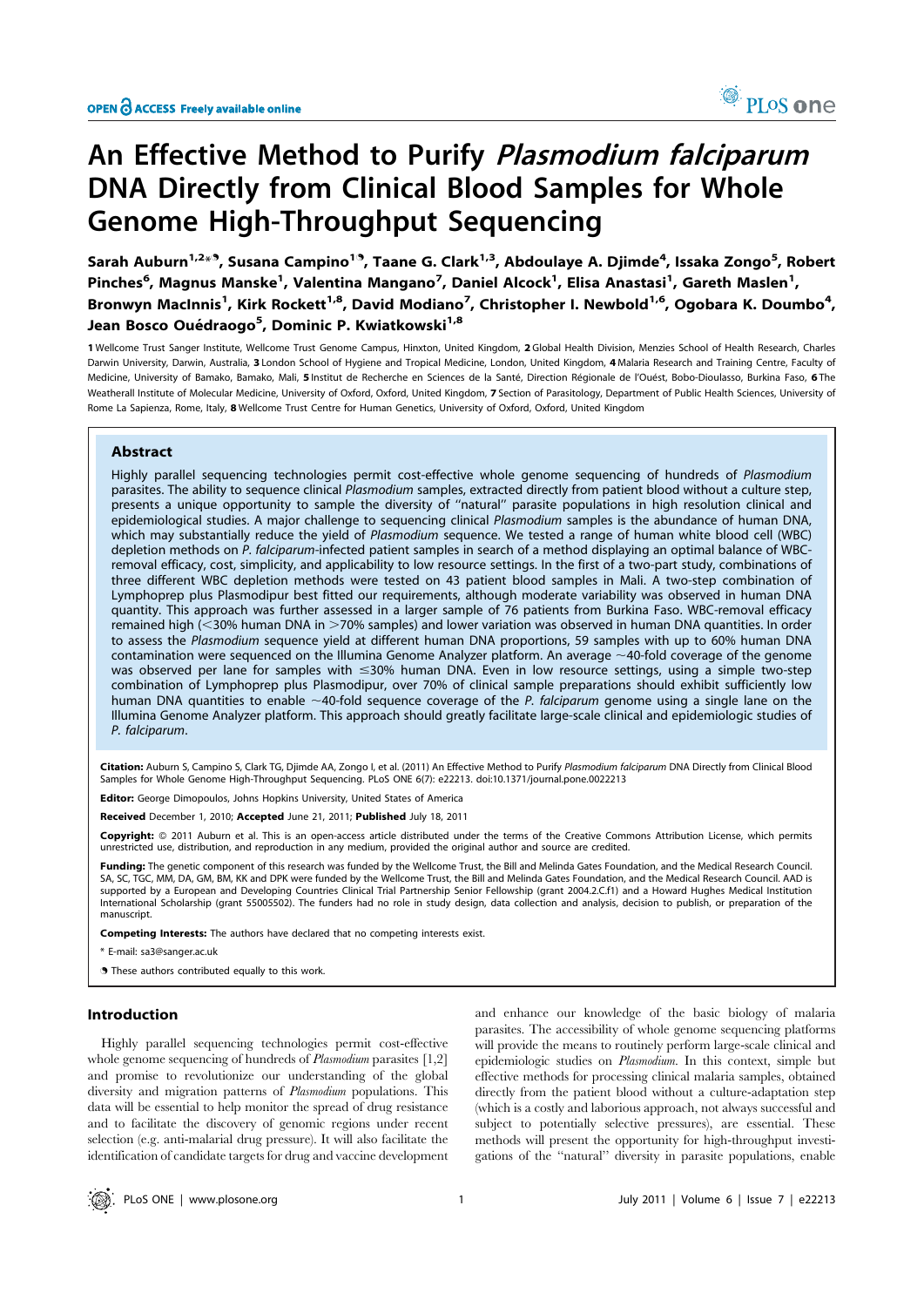assessments of important in vivo phenotypes, and ensure that whole genome sequencing approaches are accessible to a wider spectrum of the malaria community including laboratories without parasite culture facilities.

A major challenge to sequencing clinical malaria samples using shotgun technologies is the abundance of ''contaminating'' human DNA. Owing to the random DNA fragmentation and sequencing approach of shotgun methods, all organisms present within a sample will be sequenced. Thus, if human DNA is abundant, this will greatly reduce the sequence coverage of the Plasmodium genome. Reduction of human DNA from clinical malaria samples is challenging owing to the abundance of human relative to Plasmodium DNA, even in high parasitaemia infections. In a whole blood sample with a 1% parasitaemia, the parasites may be  $\sim$  5–10 times more abundant than the white blood cells (WBCs). However, as the human genome is approximately 100-fold larger than the Plasmodium genome and is diploid, each WBC carries the equivalent DNA weight of about 200 early blood stage (haploid) Plasmodium parasites. At present, no effective method is available for separating human from Plasmodium DNA. However, a number of methods for reducing human DNA via separation of WBCs from the red blood cell (RBC) fraction have been described. These include the use of density-gradient separation of specific subsets of WBCs [3,4,5,6,7,8], filter-based methods (including commercially available units and home-made cellulose filters) [5,9,10,11,12,13], cell-sorting using flow cytometry technology [14], and magneticseparation using commercial LD columns (MACS) [15] or magnetic dynabeads (Dynal) coated with anti-HLA1 antibody.

In the context of sample preparation for genome-wide P. falciparum shotgun sequencing, we sought a simple but effective method for removing WBCs from patient blood samples using standard laboratory facilities. In the first of a two-stage approach, a preliminary assessment of combinations of density-gradient separation, filtration and magnetic separation using anti-HLA1 dynabeads was undertaken on clinical malaria blood samples collected in Mali. The performance of each method was assessed for WBC-depletion efficacy and ease of use/labour intensity. This assessment indicated a two-step combination of Lymphoprep density-gradient centrifugation followed by Plasmodipur filtration as an efficient and simple method for removing WBCs. In the second stage of assessment, using a larger set of clinical malaria blood samples from Burkina Faso, we further validated our initial results on the two-step Lymphoprep/Plasmodipur process and we explored if other factors, such as sample storage and parasitaemia levels, could affect WBC depletion efficacy.

Depending upon the study objective and Plasmodium coverage requirement, varying levels of human DNA may be tolerated in shotgun sequencing. We assessed the influence of human DNA contamination on *P. falciparum* sequencing yield using genomewide sequence data generated on the Illumina Genome Analyzer platform from a range of the clinical malaria samples described in the study.

### Materials and Methods

# **Ethics**

Ethical approval for the collection of patient samples from Mali and Burkina Faso was granted by the Comite d'Ethique de la Faculté de Médecine de Pharmacie et d'Odontostomatologie, Bamako, Mali, and Comite d'Ethique Institutionnel du Centre Muraz, Bobo-Dioulasso, Burkina Faso. All samples from adults were collected with informed, written consent from the patient. Samples from children were collected with informed, written consent from a parent or guardian.

#### Sample collection

All samples were collected within the framework of a multicenter study using genome-wide SNP analysis to investigate the population genetic structure and diversity of P. falciparum samples from across the globe (Manske, Miotto et al., submitted). In both Mali and Burkina Faso, samples were collected in a clinical setting from patients of all ages with uncomplicated (according to the World Health Organization guidelines) falciparum malaria, as determined by microscopy. In Mali, samples were collected from Kolle and Faladje, two rural villages approximately 60 and 80 km, respectively from the Medical Research and Training Centre (MRTC) laboratories in Bamako. Transportation from either clinic to the MRTC, where WBC depletion processing was undertaken, involved a 2–3 hour journey by car over long stretches of unmaintained road. In Burkina Faso, samples were collected from three urban clinics in Bobo-Dioulasso (Colsamma, Ouezzin-ville and Sakaby), each up to 8 km from the laboratory at the Institute de Recherche en Sciences de la Santé (IRSS). Sample transportation from the clinics to the IRSS involved a 20– 30 minute journey by moped over a mix of well and poorly maintained bitumen road. Samples were collected from consenting patients attending the clinic between October and November 2007 in Mali, and in September 2008 in Burkina Faso. In both studies, venepunctures were undertaken using 21 gauge butterfly needles (Becton Dickinson) and peripheral blood samples were drawn in EDTA-containing Vacutainer tubes (Becton Dickinson). Blood tubes were stored in cushioned cool boxes maintained at  $4-8^{\circ}\text{C}$ using cold packs. The following data was recorded for each sample: site, parasitaemia (and parasite density), blood volume, haemoglobin density, time and date of venepuncture, time and date of WBC-depletion processing, and method of WBCdepletion. All samples were collected with written, informed consent from a parent or guardian.

#### WBC-depletion strategy

The following methods were each investigated in a minimum of 8 samples in the first stage of assessment; (a) Plasmodipur, (b) Lymphoprep followed by Plasmodipur, (c) Plasmodipur followed by anti-HLA1 dynabeads, and (d) Lymphoprep followed by anti-HLA1 dynabeads. Plasmodipur filtration was prioritized for assessment as it offered potentially the easiest and least timeconsuming approach. Lymphoprep density-gradient centrifugation only separates the lymphocyte WBC fraction. However, in combination with other methods, this approach offered a costeffective method for reducing the WBC fraction sufficiently to prevent potential saturation of downstream separation methods. Anti-HLA1 dynabeads were included as a final step to indiscriminately remove the WBCs remaining after prior depletion methods.

Amongst the methods not listed above, Plasmagel, which separates the granulocyte WBC fraction in a density-gradient manner, was excluded early on in the study as samples subject to this method failed to separate and formed a gelatinous composition leading to sample loss. Preliminary tests using homemade CF11 cellulose powder filters [5,12] proved to be lengthy, and variation by operator and batch was observed. Amendments to the CF11 protocol are currently being undertaken to standardize column preparation and improve efficacy for P. falciparum-infected blood samples (Venkatesan et al., in preparation). Flow cytometry systems were excluded from assessment owing to their inherent requirement for costly, specialized laboratory equipment. Purification using magnetic LD columns (MACS) was excluded as the system depends on the presence of haemozoin, which is absent from the early parasite stages which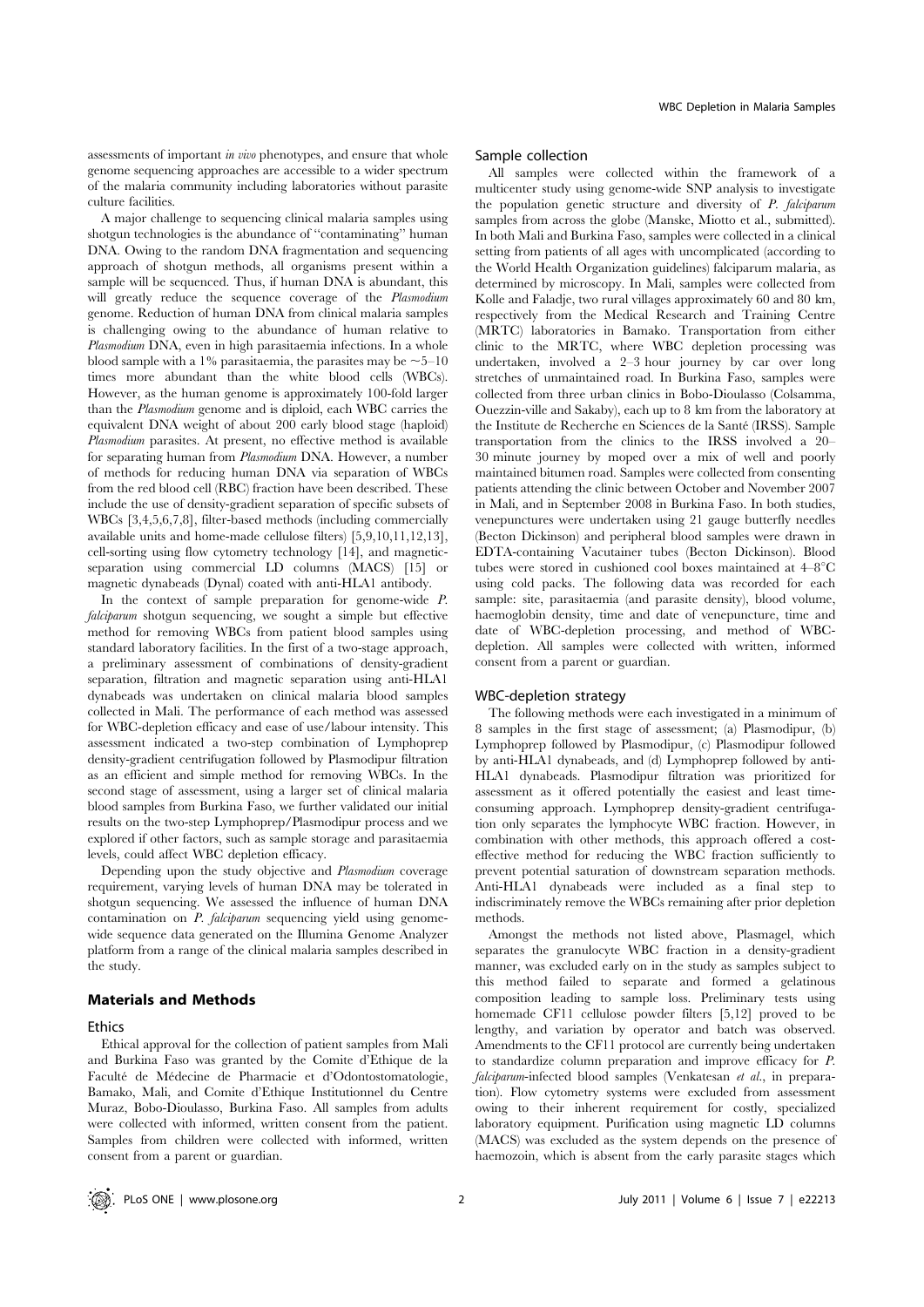make up the majority of the population in peripheral blood samples. To overcome this problem, a short parasite maturation culture step is necessary prior to magnetic purification. Tests are currently being performed to verify the efficiency of this approach (Amaratunga and Fairhurst, in preparation).

#### Lymphoprep density-gradient centrifugation

One blood volume of Lymphoprep (Axis-shield) was added to a 15 ml centrifuge. Blood samples were diluted with an equal volume of RPMI-1640 solution (Sigma) and carefully layered over the Lymphoprep, taking care to avoid mixing. It should be noted that other isotonic solutions can replace RPMI in this protocol (such as Phosphate Buffered Saline - PBS). A maximum of 5 ml diluted blood over 2.5 ml Lymphoprep was used per tube (larger volume samples were split accordingly). Samples were centrifuged at 800 g for 20 min at  $21-22$ °C. The mononuclear cells, which formed a distinct band at the sample/medium interface were aspirated and disposed. The RBC pellet was washed with 10 ml RPMI and centrifuged at 800 g for 5 min. The supernatant was aspirated and disposed and the pellet was subject to further processing with anti-HLA1 dynabeads or Plasmodipur filters.

#### Plasmodipur filtration

Plasmodipur filters (Euro-diagnostica) were pre-wet with 5 ml RPMI. Whole blood samples were diluted with 1 volume of RPMI, and post-Lymphoprep RBC pellets were diluted with 3 volumes of RPMI. The diluted blood was gently passed through the Plasmodipur filter using a syringe and collected in a 50 ml falcon tube. RBCs remaining in the filter were washed through with 10–20 mls RPMI. The filtered blood was centrifuged at 800 g for 10 min. The supernatant was removed, and the RBC pellet was either further processed with anti-HLA1 dynabeads or stored at -20°C until DNA extraction.

#### Anti-HLA1 dynabead separation

Ten microliter aliquots of Dynal CELLection Pan Mouse IgG dynabeads (Dynal) were used per 5 ml RBC pellet. Dynabead aliquots were prepared by washing twice with 1 ml of PBS plus 1% bovine serum albumin (BSA), followed by resuspension in 390 ul PBS plus 1% BSA. Five microliters W6–32 mouse monoclonal antibody to human HLA 1 (Abcam) was added to each dynabead aliquot and incubated on a rotating wheel for 60 minutes at  $22^{\circ}$ C. After incubation, the W6–32 antibody-bound dynabeads were washed once in 1 ml PBS plus 1% BSA, and resuspended in 200 ul PBS and 1% BSA. Post-Lymphoprep/Plasmodipur RBC pellets were resuspended in an equal volume of RPMI-1640, added to the antibody-dynabead preparation and incubated on a rotating wheel for 40 minutes at  $22^{\circ}$ C. Post-incubation, the tubes were placed in a magnetic rack for 5 minutes, allowing the WBCbound magnetic dynabeads to bind to the magnetic face of the tube. The supernatant was carefully removed without disturbing the dynabeads, transferred to a clean tube and washed twice by centrifugation at 800 g for 5 minutes at  $22^{\circ}$ C with RPMI-1460 medium.

### DNA extraction and Quantification

DNA extraction was undertaken using the QIAamp DNA Blood Midi/Maxi Kit (Qiagen) as per manufacturer's protocol. In order to quantify the abundance of human and P. falciparum DNA remaining after WBC-depletion, quantitative real-time PCR (QRT-PCR) analysis was undertaken on 2–5 ng aliquots of each sample using the Applied Biosystems StepOne PCR system with human (primers for TLR9 gene: ACGTTGGATGCAAAGGG-CTGGCTGTTGTAG and ACGTTGGATGTCTACCACGA-GCACTCATTC) and Plasmodium-specific (primers for EBA175 gene: ACGTTGGATGCACCAGTGAAGAAACTACAG and ACGTTGGATGCTTCATATTCCTTAGTAAGCG) primer sets. Human and P. falciparum DNA negative controls were included in the respective reactions, to confirm primer species-specificity. Each primer set was unique within the respective genomes. Pure human and pure P. falciparum standards were prepared to range 0.1– 100 ng/ul concentrations. Test samples were diluted as necessary to fit within this range. All samples and standards were tested in duplicate. DNA (1 ul) was added to a 24 ul PCR solution containing 8.5 ul water, 12.5 ul PCR Sybergreen Master Mix and 1.5 ul of each primer (stock at 2 uM). The mixture was amplified for 5 cycles of  $94^{\circ}$ C for 45 seconds (sec),  $56^{\circ}$ C for 45 sec.  $72^{\circ}$ C for 45 sec, followed by 30 cycles of 94 $^{\circ}$ C for 45 sec, 65 $^{\circ}$ C for 45 sec (data collection point) and  $72^{\circ}$ C for 45 sec. Data was analyzed using the Applied Biosystems StepOne V2.0 software.

#### Statistical Analysis

A multivariate analysis of variance (linear regression) model was used to a) measure the relative contributions of different factors to the observed variation in the percentage of human DNA and b) the relative contributions of human DNA level and sequence read length to variation in P. falciparum sequence coverage. The following variables were analysed: parasitaemia, study site, blood storage duration (from venepuncture to WBC-depletion), blood volume, haemoglobin density and WBC depletion method. The percentage of human DNA per sample was transformed using a square-root transformation to improve symmetry. Similarly, percent parasitaemia was logarithmic transformed and average genome coverage was transformed using a square-root. All analysis was performed using the R statistical package [16].

#### DNA Sequencing

Fifty-nine samples with human DNA levels up to 60% (and a minimum of 500 ng total DNA) were sequenced on the Illumina Genome Analyzer platform (http://www.illumina.com/systems/ genome\_Analyzer.ilmn). Library preparation and sequencing was undertaken by the Wellcome Trust Sanger Institute core library preparation and sequencing teams. Standard paired-end libraries of 200–400 bp DNA fragments were prepared from 500–1000 ng total DNA. Sequence reads were either 54 bp or 76 bp long. Owing to continual improvements in read length, samples sequenced later in time had 76 bp sequence reads. Up to 3 lanes were sequenced per sample. Sequence data was mapped to the reference P. falciparum genome (3D7 version 4.1.2) using the SNPo-matic read mapping tool [17] under the parameters for perfect read matching (with allowance for pre-identified SNPs) (Manske et al., in preparation). Only sequences which mapped uniquely within the *P. falciparum* reference genome and which did not map to the human reference genome were included in our analyses. Coverage (average number of reads representing a given nucleotide) statistics on the number of bases mapped to the reference genome were recorded per lane for each sample.

# Results

# WBC-depletion assessment in Mali

Forty-three samples were collected from the villages of Kolle and Faladje (24 and 19 respectively) and were processed to deplete WBCs using different approaches. A wide range of human DNA (Figure 1a) was observed after WBC-depletion. The samples processed with the Lymphoprep plus Plasmodipur plus anti-HLA1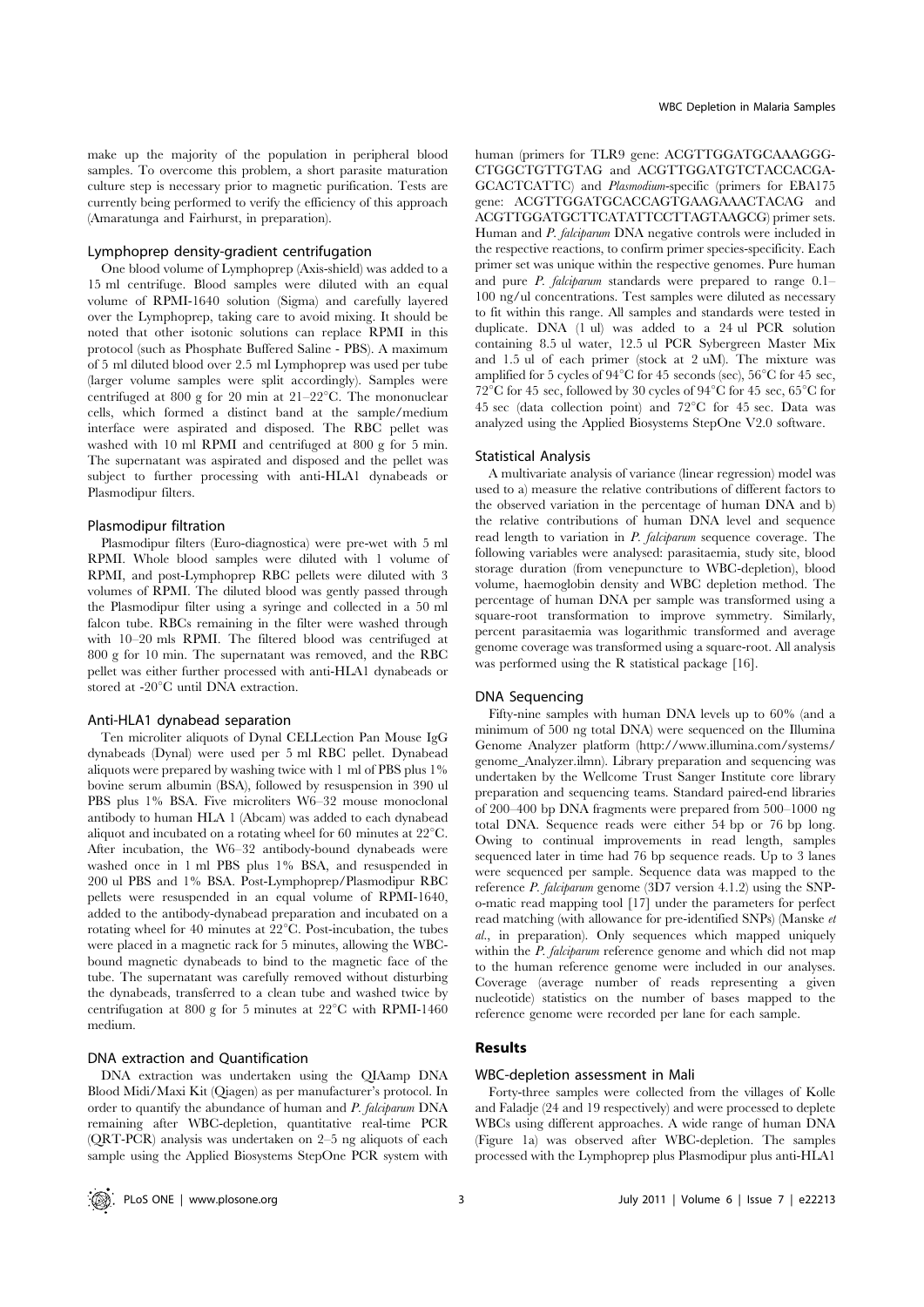

Figure 1. Frequency distribution of human DNA proportions post WBC-depletion. a) Mali, b) Burkina Faso. Human DNA proportions are presented as the percentage human DNA in the total sample as estimated by quantitative real-time PCR (see methods). The Malian samples (a) represent a range of WBC-depletion methods. All Burkinabe samples (b) were processed using the Lymphoprep plus Plasmodipur approach. doi:10.1371/journal.pone.0022213.g001

approach exhibited the lowest% human DNA (median 13.6%, Interquartile range (IQR) 1.7–25.4), followed by Lymphoprep plus Plasmodipur (median 42.2%, IQR 5.7–66.9) (Figure 2). The Plasmodipur alone and the Lymphoprep plus anti-HLA1 approaches exhibited similar levels of human DNA (median 63.4%, IQR 45.7–87.6 and median 62.91%, IQR 44.6–85.6 respectively).

Moderate inter-sample variation was observed in a number of variables such as parasitaemia, (median 1.4%, range 0.7–9.9), blood volume (median 4.0 ml, range 2.0–8.0), haemoglobin density (median 10.4 g/dl, range 7.7–13.5) and duration of blood storage (median 4.5 h, range 2.2–102.0). These variables, study site and WBC-depletion method, were all fitted into a multivariate analysis of variance (linear regression) model to measure their relative contributions to the observed variation in the percentage of human DNA. The most significant determinant of the human DNA yield was the WBC depletion method used (F[3, 39] = 8.45,  $p = 0.00019$ . The only other variable which demonstrated a significant influence was parasitaemia  $(F[1,43]) = 4.32$ , p = 0.043). The multiple linear regression analysis  $(F[4,38] = 8.06,$  $P = 0.000083$  indicated that relative to the other approaches, the 3-method approach (Lymphoprep plus Plasmodipur plus anti-HLA1) was the most effective at reducing the percentage of human DNA (vs Lymphoprep plus anti-HLA1:  $\text{coef} = 4.45$ ,  $\text{se} = 1.08$  $P = 0.0002$ ; vs Plasmodipur: coef = 4.03, se = 0.90,  $P = 0.000064$ ; vs Lymphoprep plus Plasmodipur  $\text{coef} = 2.32$ ,  $\text{se} = 1.01$ ,  $P = 0.027$ ). High parasitaemia levels (coef = -3.34 se = 1.56,  $P = 0.039$ ) also significantly reduced the percentage of human DNA. However, as illustrated in Figure 3, a large amount of variation determined by other unknown variables is observed in the correlation between parasitaemia and the percentage of human DNA. Thus, specific threshold parasitaemias for yielding human DNA percentages below a required threshold cannot be assigned.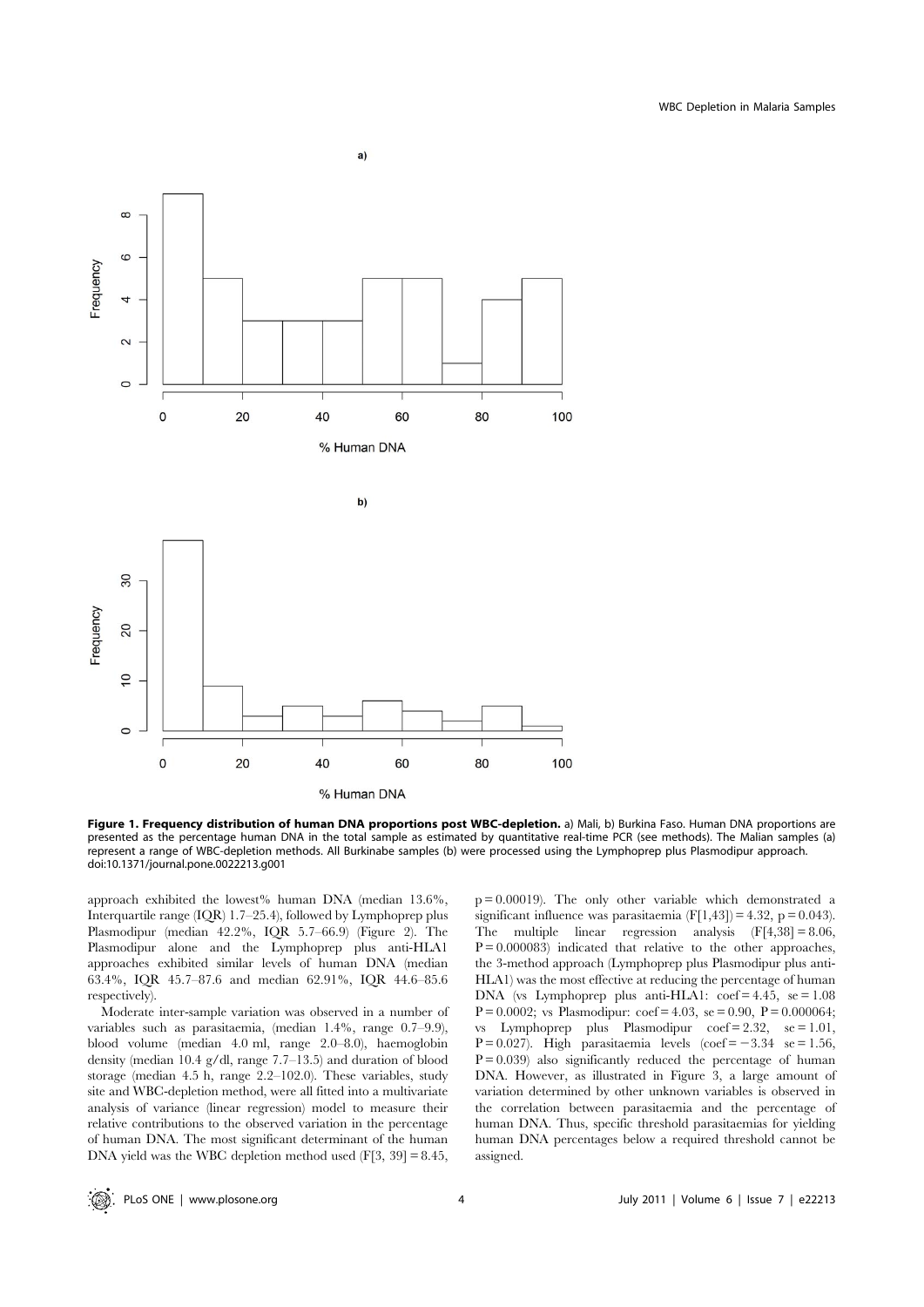

Figure 2. Distributions of human DNA proportions (% of total DNA) remaining after processing clinical blood samples from Mali with four different WBC-depletion methods. LA=Lymphoprep plus Antibody  $(N=8)$ , P=Plasmodipur  $(N=13)$ , LP=Lymphoprep plus Plasmodipur (N = 9), LPA = Lymphoprep plus Plasmodipur plus Anti-HLA1 (N = 13). doi:10.1371/journal.pone.0022213.g002

Although the Lymphoprep plus Plasmodipur plus anti-HLA1 approach was most efficient at removing WBCs, this was also the most laborious approach. In particular, the antibody stage was especially lengthy owing to multiple washing steps and two long incubation periods. The simplest and least laborious of all the procedures was the Plasmodipur filtration. With regards to cost, Plasmodipur filters and antibody/dynabeads both approximate  $£10–15$  per sample, while the Lymphoprep step is vastly cheaper at approximately  $f<sub>1</sub>0.14$  per sample. The Lymphoprep step also enables the collection of the lymphocyte fraction for other, human genetic or immunological, studies. Thus, the three-step method may be the best option for studies with small sample size or highly critical samples, while the Lymphoprep and Plasmodipur approach was the most time- and cost-effective, and was therefore selected for the consecutive studies in Burkina Faso.

# Assessment of Lymphoprep plus Plasmodipur in Burkina Faso

Seventy-six samples were collected, 30 from Colsamma, 17 from Ouezzin-ville and 29 from Sakaby. All samples were processed using the Lymphoprep plus Plamodipur approach. Relative to the Malian study, the distribution of human DNA levels was more skewed toward a lower percentage of human DNA (Figure 1b). Whilst the average human DNA in Mali was 46%  $(sd = 36.0)$ , in Burkina Faso an average of 25%  $(sd = 28.4)$  was observed. Despite the eight-fold increase in sample size, the Burkina Faso dataset still demonstrated noticeable inter-sample variability in the presence of human DNA. Inter-sample variability was also observed for a number of variables: parasitaemia, (median 0.59%, range 0.12–4.44) blood volume (median 3.5 ml, range 2.0– 8.0), haemoglobin density (median 11.0 g/dl, range 7.3–16) and duration of blood storage (median 3.0 h, range 1.1–8.3). These variables were fitted in a multivariate analysis of variance model to assess their contribution to the observed variation in the percentage of human DNA. Parasitaemia was the only variable that influenced the level of human DNA after WBC depletion  $(F[1,74] = 3.852, P = 0.044).$ 

# Influence of Human DNA on Plasmodium Genome Sequencing Coverage

To assess the influence of human DNA on the sequencing coverage of the Plasmodium genome, we analysed the data available for 59 independent samples against the percentage of human DNA present in each sample. Sequence read length presented a potential confounder in this analysis as increased read length results in increased overall data yield and enhances read mapping ability. Furthermore, owing to these features, samples with moderately high levels of human  $DNA \geq 30\%$  were generally only sequenced once longer (76 bp) read lengths were available. We fitted a multiple linear regression model to assess the relationship between the average genome coverage per sequenced lane and the human DNA, whilst accounting for read length (54 or 76 bp). Percent of human DNA remained significant after adjusting for variability in read length (coef =  $-0.107$ , se = 0.015, P<0.0001). At both read lengths, a trend of increasing sequencing coverage with decreasing human DNA was observed (Figure 4). A summary of the sequencing data coverage for the 59 samples grouped by human DNA range and sequence read length is presented in Table 1. The highest average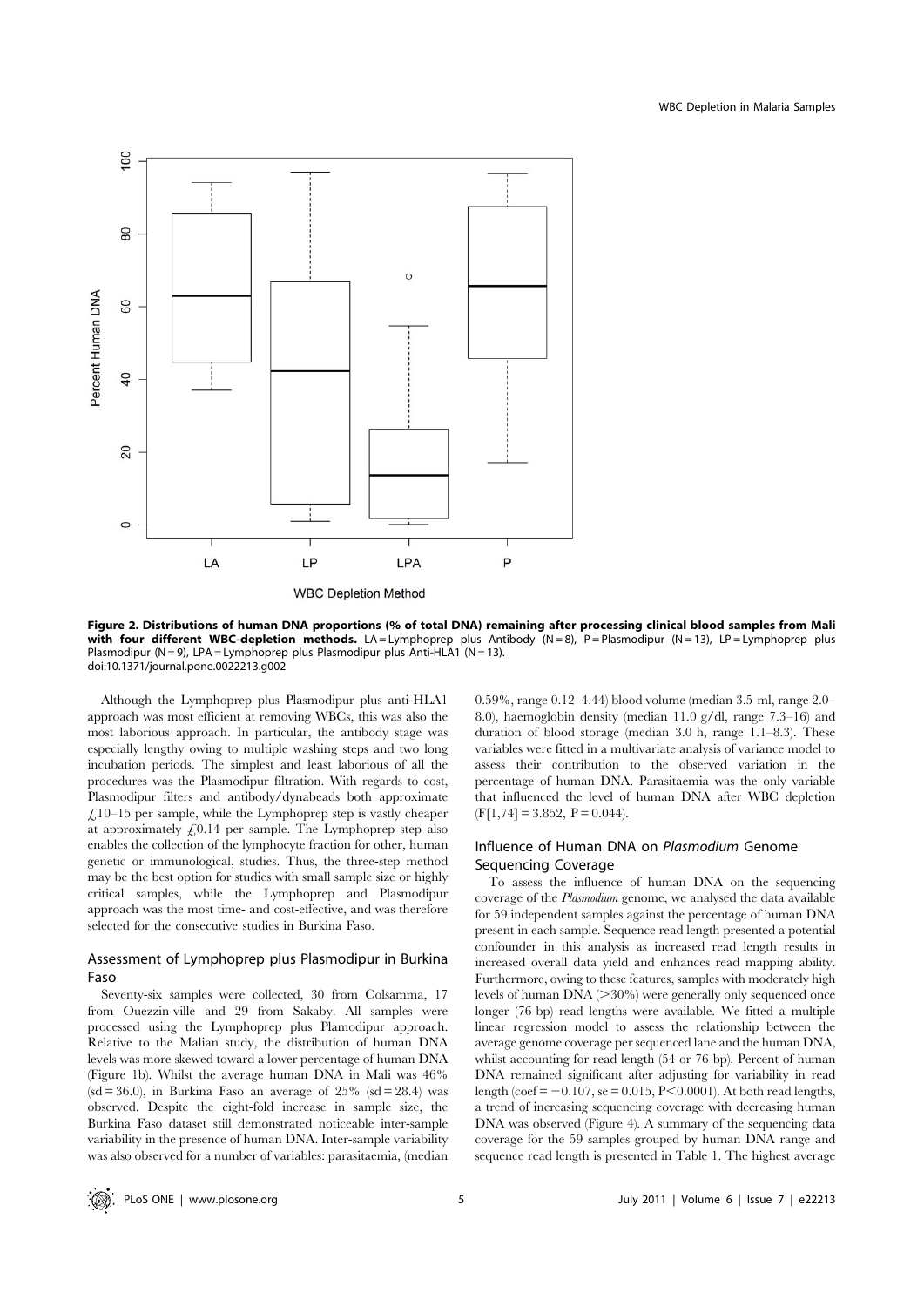

Figure 3. Human DNA percentage post-purification with Lymphoprep plus Plasmodipur against parasitaemia in Burkina Faso. The dashed line indicates the line of best fit. IRBC = Infected Red Blood Cell. doi:10.1371/journal.pone.0022213.g003

coverage per sequenced lane was observed for samples with  $\leq 30\%$ human DNA (median = 39.66, IQR 29.68–51.73). Higher human DNA levels resulted in lower average genome coverage (median  $= 4.90$ , IQR  $3.15-11.82$ ). With regard to the uniformity of sequence distribution across the *P. falciparum* genome, by sequencing one lane it was possible to obtain an average of 60% of the genome covered by at least 10 sequenced bases (minimum read depth 10), in samples with  $\leq 30\%$  human DNA. This rises to 70% and 85% average genome coverage when the threshold is reduced to at least 5 or 1 base respectively (minimum read depth of 5 or 1). For samples with  $>30\%$  human DNA, sequence data from one lane yields an average of 21% of the genome being covered by at least 10 sequenced bases, rising to 32% and 60% for minimum read depth of 5 and 1, respectively.

# Discussion

Highly parallel sequencing technologies such as Illumina's Genome Analyzer offer a cost-effective method to undertake genome-wide analysis on hundreds of Plasmodium samples. With ongoing technological developments, sample sizes in the order of thousands are anticipated in the near future. At this level, largescale population genetic analyses of Plasmodium parasites using whole genome sequencing platforms should become commonplace. The use of clinical samples offer several advantageous features over cultured samples, including reduced time and cost of preparation, and, importantly, greater maintenance of the full diversity of parasites present in the original patient infection. However, owing to the indiscriminate nature of shotgun sequencing approaches, with current Illumina sequencing parameters, if a large quantity of the human WBCs are not removed from clinical samples prior to extraction, human sequence will be highly represented and Plasmodium sequence yield may be insufficient for proposed analyses.

We tested four different methods for removing WBCs from whole blood in a set of 43 samples collected at two health centres in Mali. The multiple linear regression coefficients indicated that relative to the other approaches, a combination of Lymphoprep plus Plasmodipur plus anti-HLA1 was the most effective at reducing the percentage of human DNA. However, this three-step approach also proved the most laborious. On this basis, and the approximate 2-fold increase in the cost of this three-step approach relative to the two-step Lymphoprep plus Plasmodipur approach, the latter was selected for the purification of a large set of samples from Burkina Faso intended for genome-wide sequencing using the Illumina Genome Analyzer platform.

Using just the Lymphoprep plus Plasmodipur method, the percentage of human DNA was lower in Burkina Faso than in Mali. In both studies, parasitaemia demonstrated a significant association with human DNA percentage, whereby increased parasitaemia correlated with reduced human DNA. No significant associations were observed with any of the other variables tested. In addition to parasitaemia, inter-sample variation in percent human DNA following Lymphoprep plus Plasmodipur processing may arise from a range of other variables not tested here. Physical variation between Plasmodipur filter units (e.g. possible air pockets), variation in the filtration procedure (e.g. force exerted on the membrane), variation in the Lymphoprep procedure (e.g. variable degree of mixing between blood and Lymphoprep layers), inter-individual variation in blood properties such as WBC count, variation in the venepuncture procedure, and continual growth of parasite populations between venepuncture and WBC processing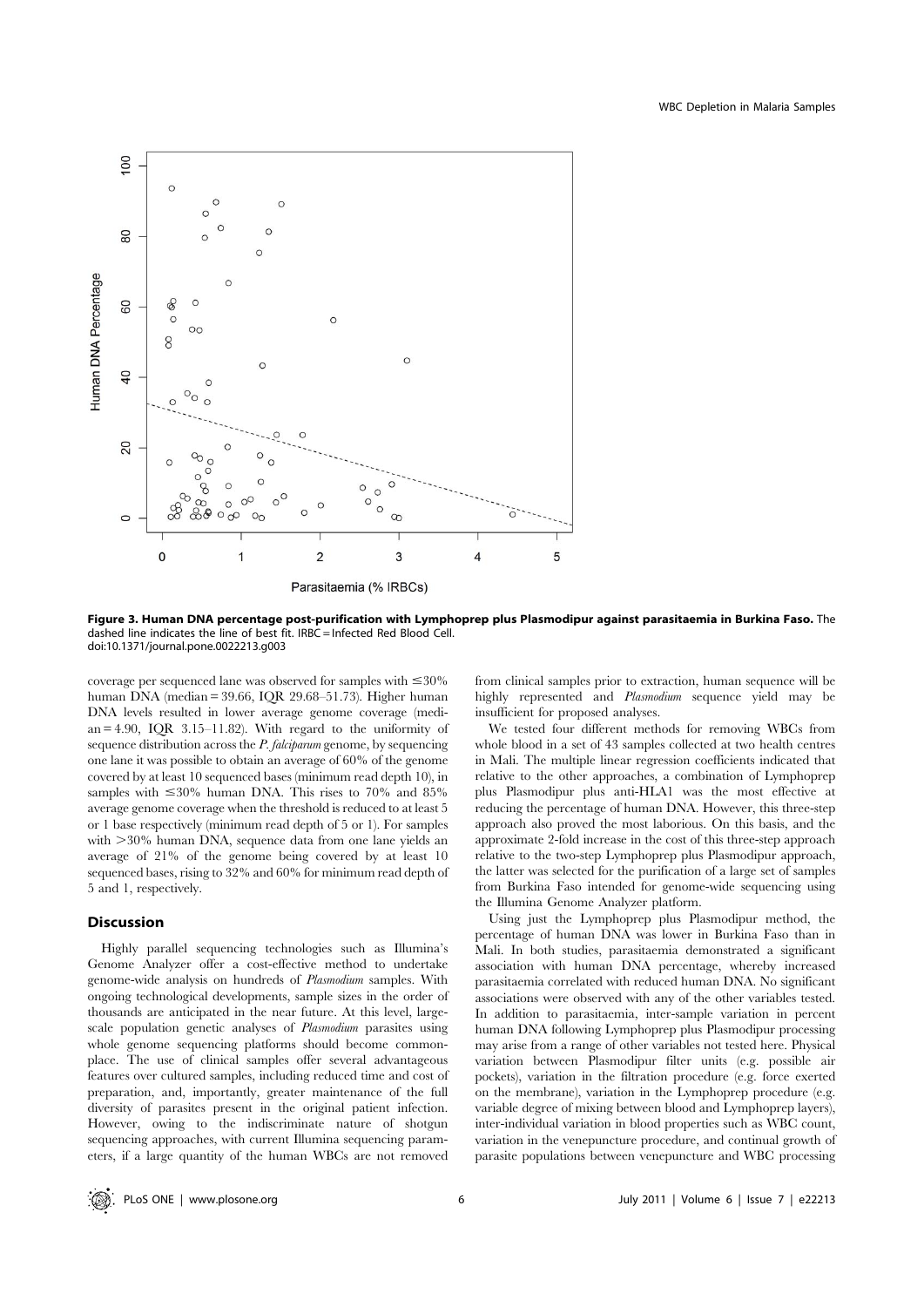

Figure 4. Square root of average coverage per base against human DNA proportion for 59 sequenced clinical samples. Sequence read lengths were either 54 bp (grey spots) or 76 bp (black spots). Each dot represents a sample. Where a sample was sequenced on more than one lane, the average sequence coverage is presented. The median (Square root of average coverage) intra-sample standard deviation was 0.91, and inter-quartile range was 0.70–1.35. doi:10.1371/journal.pone.0022213.g004

may all contribute to the remaining inter-sample variability observed in human DNA levels. These factors should be further investigated in future studies to facilitate optimisation of the WBC depletion methods.

Depending upon the yield of Plasmodium sequence required for a given analytical procedure, varying levels of human DNA may be tolerated in shotgun sequencing. We assessed the Plasmodium sequence yield in 59 samples with human DNA levels up to 60%.

Table 1. Summary of sequencing coverage per lane across 59 clinical samples.

| ∣% Human  | <b>Read Length</b> | <b>No. Samples</b><br>(No. Lanes) | Average No. P. falciparum<br><b>Megabases Sequenced</b> | Average<br>Coverage | % Genome<br><b>Covered: Min</b><br>Read Depth 1 | % Genome<br><b>Covered: Min</b><br>Read Depth 5 | % Genome<br><b>Covered: Min</b><br>Read Depth 10 |
|-----------|--------------------|-----------------------------------|---------------------------------------------------------|---------------------|-------------------------------------------------|-------------------------------------------------|--------------------------------------------------|
| $\leq$ 1  | 54                 | 10(18)                            | 1006                                                    | 43.19               | 91.11                                           | 75.26                                           | 64.78                                            |
|           | 76                 | 1(2)                              | 895                                                     | 38.39               | 63.5                                            | 48.63                                           | 42.86                                            |
| $1-5$     | 54                 | 12 (20)                           | 924                                                     | 47.16               | 92.42                                           | 80.39                                           | 67.15                                            |
|           | 76                 | 1(2)                              | 437                                                     | 18.8                | 65.67                                           | 47.16                                           | 37.17                                            |
| $5 - 10$  | 54                 | 8(13)                             | 1037                                                    | 44.54               | 92.99                                           | 77.82                                           | 68.82                                            |
| $10 - 20$ | 54                 | 6(11)                             | 754                                                     | 32.36               | 81.29                                           | 61.93                                           | 51.45                                            |
|           | 76                 | 1(2)                              | 641                                                     | 27.5                | 88.7                                            | 71.32                                           | 58.95                                            |
| $20 - 30$ | 54                 | 2(4)                              | 629                                                     | 26.98               | 92.52                                           | 73.7                                            | 60.51                                            |
|           | 76                 | 1(2)                              | 1136                                                    | 48.74               | 96.44                                           | 86.87                                           | 80.22                                            |
| $30 - 40$ | 54                 | 3(6)                              | 126                                                     | 5.4                 | 54.01                                           | 21.91                                           | 12.58                                            |
|           | 76                 | 2(2)                              | 246                                                     | 10.56               | 61.82                                           | 36.18                                           | 24.59                                            |
| $40 - 50$ | 76                 | 7(13)                             | 186                                                     | 6.65                | 66.4                                            | 39.07                                           | 25.25                                            |
| 50-60     | 76                 | 5(11)                             | 155                                                     | 6.93                | 56.88                                           | 30.9                                            | 21.6                                             |

Data is averaged across all sample lanes within the given ranges of human DNA quantities. On average, each sample was sequenced on 2 lanes. doi:10.1371/journal.pone.0022213.t001